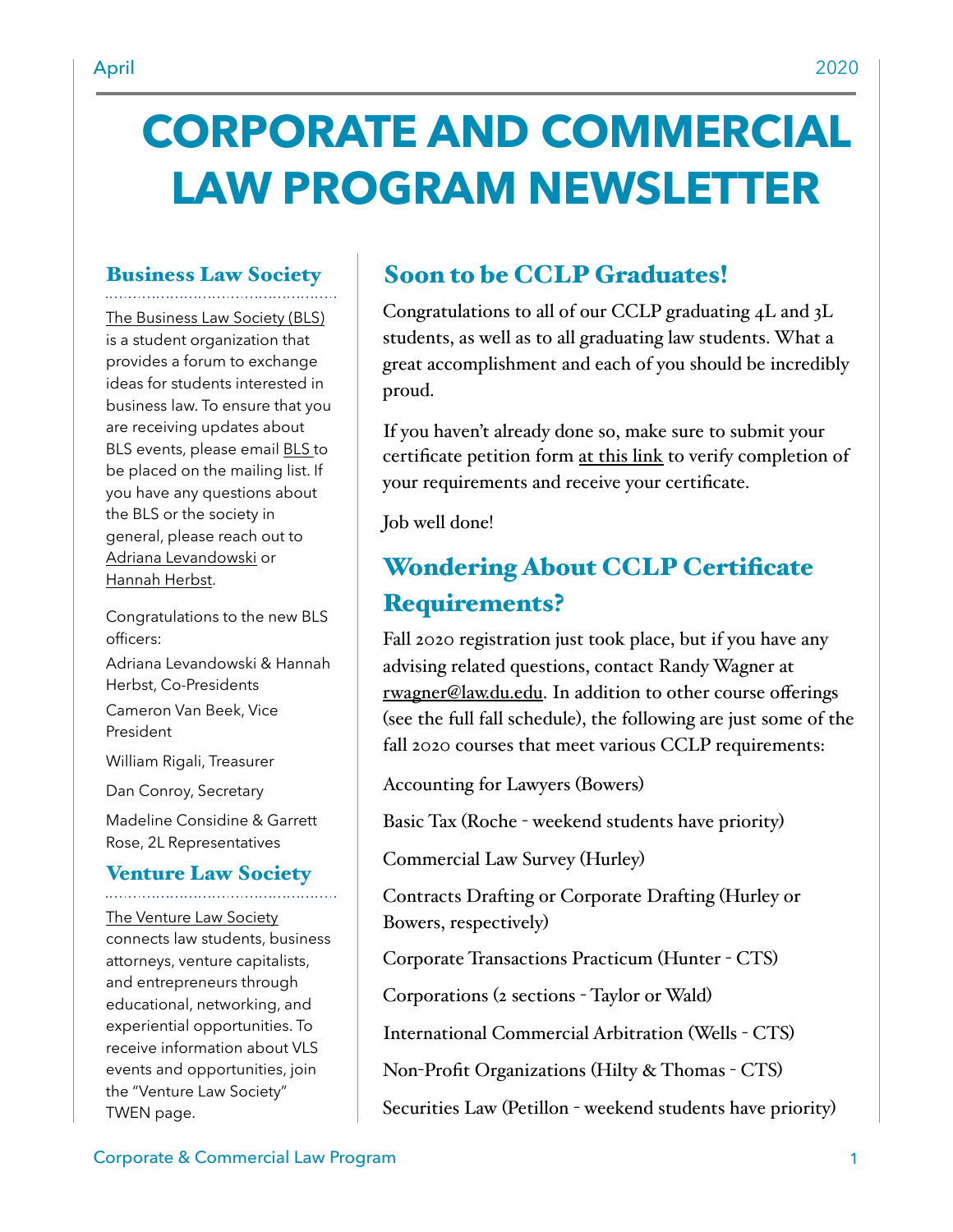#### The Race to the Bottom Blog

The Race to the Bottom Blog (RTTB) is a student-faculty [blog](http://www.theracetothebottom.org/) that provides a forum for discussing trends and case law updates on corporate governance, mergers and acquisitions, cryptocurrency, and securities law.

Congratulations to the new RTTB editorial board:

Ryan Cole, Editor-in-Chief

Thomas Ford, Managing Editor

Pano Koutrouvelis, Technology Editor

Kaley Rickert, Senior Editor

Bailey Ross, Senior Editor

Alex Feathers, Staff Editor

Mitch Blackstone, Staff Editor

Congratulations to the new RTTB contributors:

Bradley Ecker, Paige Pashea, and Cameron Van Beek

## Pioneer Venture Group

The Pioneer Venture Group is the University of Denver's first student-led venture capital fund. The PVG was started by a group of law students as a way to build a bridge between Denver's entrepreneurial community and graduate students. The board is comprised of a passionate crossdisciplinary team of DU students. Working with the PVG is a great way to get exposure to the venture capital world. Interested students can find the application [at this link](https://projectxite.typeform.com/to/ykkgM0).

Venture Law (Jacobson & Howell - CTS)

Workplace Law Practicum: Sports Law (Goldhammer - CTS)

Wondering if a spring 2020 class meets the CTS requirement, these classes do: Anatomy of a Transaction, Antitrust & Unfair Competition, International Business Transactions, International Commercial Arbitration, Mediation Practicum, Private Equity Seminar, and Transactional Negotiation.

Still pondering class options, consider registering for these courses taught by some of our stellar adjuncts:

Corporate Transactions Practicum examines complex commercial transactions from a variety of angles. Students will work in buyer and seller teams to navigate and negotiate actual transactions. This class offers a great opportunity for students looking for a real world complex commercial deal experience.

Taxation of Business Entities focuses on the fundamental concepts regarding the three tax regimes that apply to business entities with a legal identity separate from their individual owners (C Corporations, S Corporations, and Partnerships). Students will leave class with a basic understanding of the taxation of these three tax regimes and the ability to compare and issue spot the tax consequences of choosing between them.

### Denver Law Hosts Online Transactional LawMeets Competition

Denver Law was all set to host 12 teams from across the US at a Transactional LawMeets Competition onsite on Friday, April 3. When that was no longer possible, the event was shifted to a completely online format with all 12 teams competing remotely.

In this year's competition, student teams negotiated an acquisition of a business by a private equity firm. The